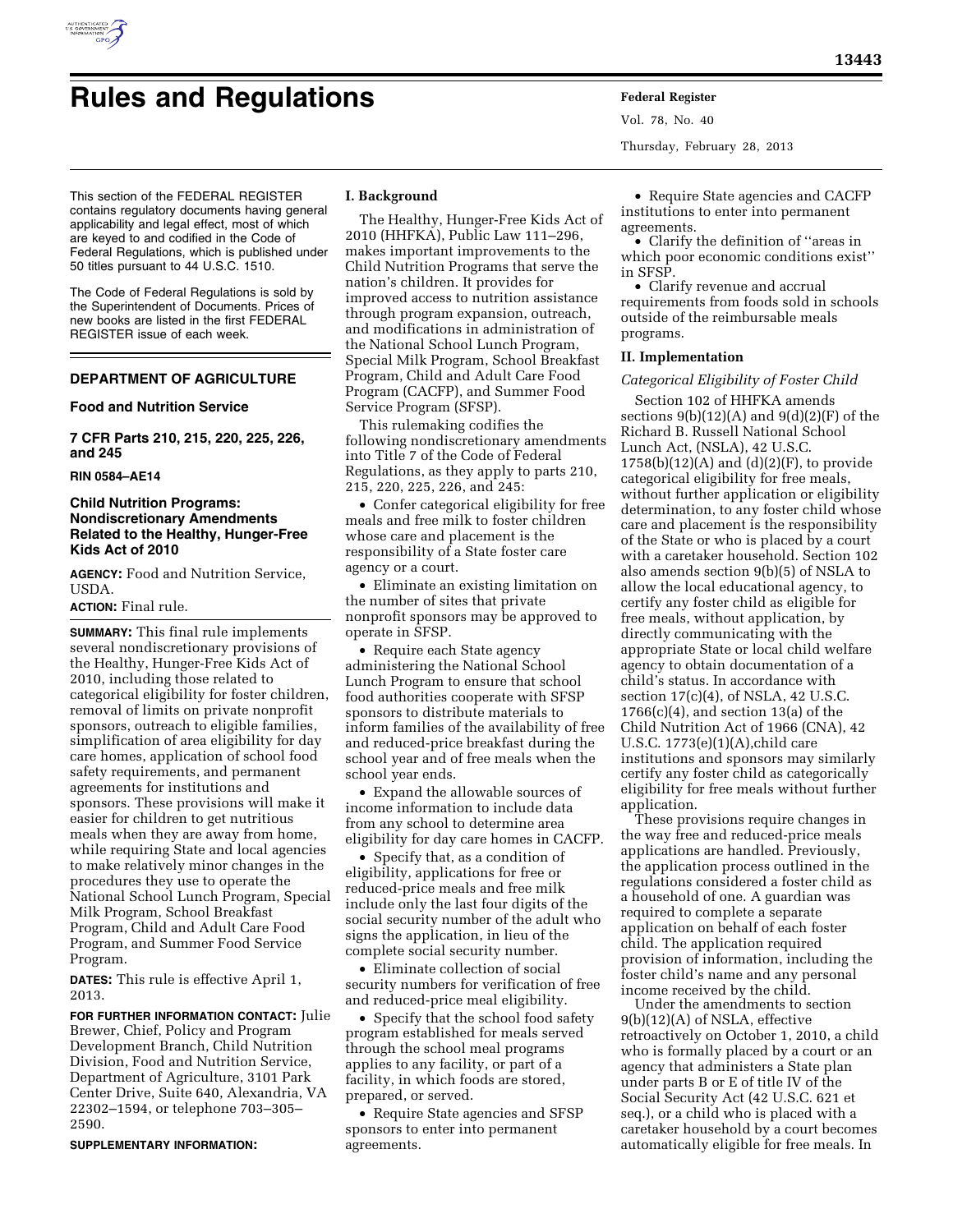accordance with section 3(a)(4) of CNA, 42 U.S.C. 1772(a)(4), a child would also be automatically eligible for free milk. The Food and Nutrition Service (FNS) encourages local education agencies, institutions, and sponsors in the Child Nutrition Programs to communicate with State and local child welfare agencies and establish formal procedures so they can receive information directly from the foster care agencies to facilitate certification for free meals or free milk for children in foster care. If the appropriate foster care agency does not initially provide documentation for a categorically eligible foster child, an application identifying the child as a foster child must be completed. Documentation or direct contact with a State or local child welfare agency or a court where the child received placement is not required unless the household's application is selected for verification.

FNS issued a memorandum, SP 17– 2011, CACFP 08–2011, SFSP 05–2011: *Child Nutrition Reauthorization 2010: Categorical Eligibility of Foster Children,* on January 31, 2011, and additional guidance on March 16, 2011, to help State agencies begin implementing this Program modification. FNS also revised the prototype free and reduced-price school meals application and the CACFP meal benefit income eligibility form and supporting materials. To facilitate access and communication among Program operators and households, FNS has also revised and translated the prototype application materials into 33 languages. They are available on the FNS Web site at *[http://](http://www.fns.usda.gov/cnd/frp/frp.process.htm)  [www.fns.usda.gov/cnd/frp/](http://www.fns.usda.gov/cnd/frp/frp.process.htm)  [frp.process.htm](http://www.fns.usda.gov/cnd/frp/frp.process.htm)* and *[http://](http://www.fns.usda.gov/cnd/care/Benefit_Forms/Translations.htm) [www.fns.usda.gov/cnd/care/](http://www.fns.usda.gov/cnd/care/Benefit_Forms/Translations.htm) Benefit*\_*[Forms/Translations.htm.](http://www.fns.usda.gov/cnd/care/Benefit_Forms/Translations.htm)* 

Accordingly, this final rule amends Program regulations to add categorical eligibility for free meals and free milk for a child whose care and placement is the responsibility of a State foster care agency or a court. This rule makes corresponding changes to 7 CFR 210.9(b), 220.7(e), 225.2 (definition of *Foster child*), 225.15(e), 225.15(f), 226.2 (definitions of *Foster child* and *Free meal*), 226.23(c), 226.23(d), 226.23(e), 245.2 (definitions of *Categorically eligible, Direct certification, Documentation,* and *Foster child*), 245.5(a), 245.6(a) 245.6(b), 245.6(c), 245.6a(a), 245.6a(c), and 245.6a(f).

# *Alignment of Eligibility Rules for Public and Private Sponsors*

The Summer Food Service Program (SFSP) is authorized under section 13 of NSLA, 42 U.S.C. 1761. Its primary

purpose is to provide nutritious meals to children from low-income areas during periods when schools are closed for vacation.

Section 111 of HHFKA amends section 13(a) of NSLA, 42 U.S.C. 1761(a), to clarify the definition of ''private nonprofit'' in SFSP and expand the limits on the number of sites and children that private nonprofit organization sponsors may serve. Section 111 of HHFKA also specifies that private nonprofit organizations must have private nonprofit status under section 501(c) of the Internal Revenue Code of 1986, 26 U.S.C.  $1.501(c)(3)-1$ , and be exempt from taxation under section 501(a) of that Code, 26 U.S.C. 1.501(a)–1. Section 441 of HHFKA further amends section 13(a) of NSLA to clarify how the geographic area that determines the location and eligibility of sites is defined.

Previously, statutory and regulatory limitations permitted private nonprofit sponsors to operate no more than 25 sites, with no more than 300 children served at any one site unless granted a waiver by the State agency. Private nonprofit sponsors could only operate in areas where school food authorities were not intending to participate. The new amendments to section 13(a)(7) of NSLA removed the statutory restrictions and aligned the eligibility criteria for schools, public agencies, and private nonprofit organizations, establishing the same opportunities for all types of sponsors.

Effective retroactively on October 1, 2010, private nonprofit sponsors are eligible to participate in SFSP under the same terms as other service institutions. All sponsors may now be approved to operate a maximum of 200 sites and serve a maximum total average daily attendance of 50,000 children. Exceptions to these limits may be approved by State agencies, if the sponsor can demonstrate that its organization has the ability to manage a larger program.

FNS issued a memorandum, SFSP 02– 2011: *Child Nutrition Reauthorization 2010: Eligibility Requirements and Site Limits for Private Nonprofit Organizations in the Summer Food Service Program,* on January 14, 2011, to help State agencies begin implementing this Program modification. Accordingly, this final rule amends Program regulations to eliminate an existing limitation on the number of sites that private nonprofit sponsors may be approved to operate, and identify the applicable sections of the Internal Revenue Code for private nonprofit organizations to certify tax exemption and Program eligibility. This rule makes

corresponding changes to 7 CFR 225.2 (*Private nonprofit,* and *Private nonprofit organization*), 225.6(b)(6), and 225.14(d)(6).

# *Outreach to Eligible Families*

Section 112 of HHFKA establishes requirements for conducting outreach in SFSP and the School Breakfast Program. It adds section 13(a)(11) to NSLA, 42 U.S.C. 1761(a)(11), to coordinate outreach to families, in an effort to help more children benefit from the nutritious meals served in the School Breakfast Program during the school year, and in SFSP when the school year ends.

This new provision requires school food authorities to cooperate with SFSP sponsors, to the maximum extent practicable, to distribute materials informing families of the availability and location of free SFSP meals when school is not in session. School food authorities must also inform families of the availability of reimbursable breakfasts at school during the school year. State agencies that administer the National School Lunch Program must ensure that school food authorities implement activities to inform families. If the State agency administering SFSP is not the same State agency that administers the National School Lunch Program, then both agencies must work together to ensure that these requirements are met.

To help State agencies begin implementing this provision, FNS issued a memorandum, SP 15–2011, SFSP 04–2011: *Child Nutrition Reauthorization 2010: Outreach to Households on the Availability of Summer Food Service Program Meals,*  on January 25, 2011. FNS issued additional guidance, SP 40–2011: *Child Nutrition Reauthorization 2010: Outreach to Households on the Availability of the School Breakfast Program* on June 15, 2011.

Accordingly, this final rule amends Program regulations to require each State agency administering the National School Lunch Program to ensure cooperation among school food authorities, SFSP sponsors, and if applicable, alternate State agencies, to inform families of the availability of free and reduced-price breakfast during the school year and of free meals through SFSP when school is not in session. This rule makes corresponding changes by adding new paragraphs at 7 CFR 210.12(d) and 210.19(g).

## *Simplifying Area Eligibility Determinations*

The Child and Adult Care Food Program (CACFP) is authorized under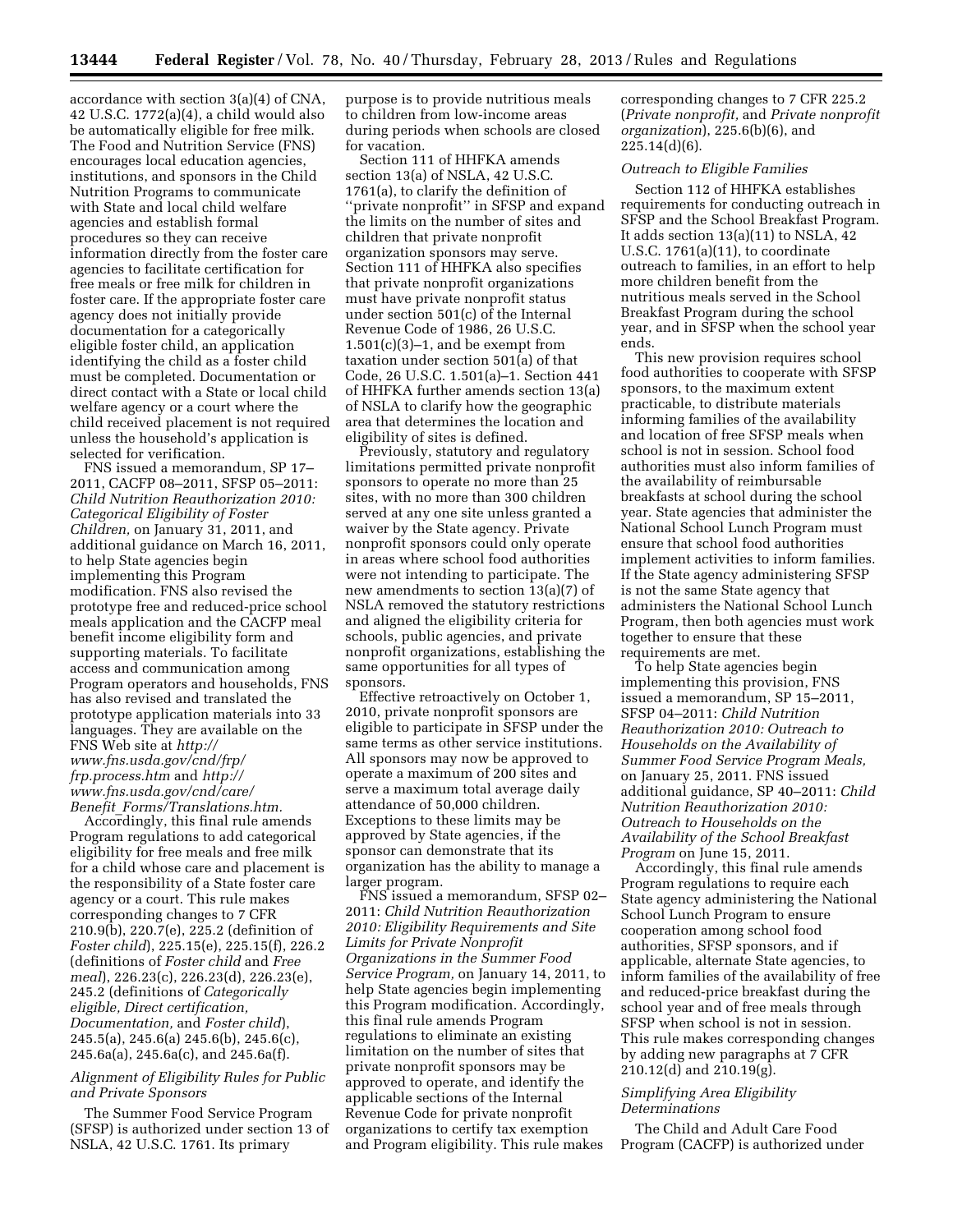section 17 of NSLA, 42 U.S.C. 1766, to provide the nutrition that contributes to the wellness, healthy growth, and development of young children in family and group day care homes. CACFP targets higher levels of reimbursement to day care homes in low-income areas.

Section 121 of HHFKA amends section  $17(f)(3)(A)(ii)(I)(bb)$  of NSLA, 42 U.S.C.  $1766(f)(3)(A)(ii)(I)(bb)$ , to allow family and group day care homes to be classified as tier I, for purposes of higher reimbursement, if the home is located in an attendance area of a school in which at least 50 percent of the enrolled children are certified eligible for free and reduced-price school meals. Each year, the National School Lunch Program State agency is responsible for compiling data into a list of area-eligible schools, and transmitting this list to the CACFP State agency. The CACFP sponsoring organization is responsible for determining day care home classifications for tier I reimbursement. Determination of a day care home's eligibility for tier I reimbursement is valid for five years.

Previously, only the enrollment of the local elementary school could be used to determine tier I eligibility. Effective retroactively on October 1, 2010, the day care home's eligibility may be determined by the enrollment of any local school, as long as the home is located within the selected school's attendance area. FNS issued a memorandum, CACFP 05–2011: *Child Nutrition Reauthorization 2010: Area Eligibility for Family Day Care Homes,*  on December 22, 2010, and a subsequent revision on January 10, 2011, to advise States that any elementary, middle, or high school in which at least 50 percent of the enrolled children are certified eligible for free and reduced-price school meals may be used to make tier I determinations for homes in the local area.

Accordingly, this final rule amends Program regulations to establish CACFP area eligibility for family day care homes located in the attendance area of any school where at least 50 percent of the enrolled children are certified eligible for free and reduced-price meals. This rule makes corresponding changes to 7 CFR 210.9(b)(21), 210.19(f), 226.2 (definitions of *Eligible area* and *Tier I day care home*) 226.6(f), 226.15(e), 226.15(f), and 226.17a(1)(i).

# *Privacy Protection*

Section 301 of HHFKA amends section 9(d)(1) of NSLA, 42 U.S.C. 1758(d)(1), by removing the requirement that the adult household member who signs a household application for free

and reduced-price lunches must also provide his or her complete nine-digit social security number, as a condition of eligibility. In accordance with section 4(e)(1) of CNA, 42 U.S.C. 1773(e)(1), the provision of a social security number is required for applications for free and reduced-price breakfast, as well. This amendment also removes the requirement that the social security number of each household member be collected to verify applications. However, no change was made to any of the confidentiality requirements of NSLA regarding the use and disclosure of information obtained from an application for free and reduced-price meals.

The new amendments to section 9(d)(1) of NSLA, effective retroactively on October 1, 2010, require that the adult household member signing the free and reduced-price application provide only the last four digits of the social security number. USDA expects this change to increase privacy protections for households applying for free and reduced-price meals and free milk in the Child Nutrition Programs.

Collection of a partial social security number does not require protection under section 7(b) of the Privacy Act of 1974, 5 U.S.C. 552a note. Therefore, the Privacy Act statement, currently found at 7 CFR 245.6(a)(8), addressing the use of the social security number in determining individual eligibility for free meals and free milk benefits is no longer required.

These statutorily-driven amendments do not change how applications for free and reduced-price meals or free milk are evaluated. An application that does not include the last four digits of the social security number of the adult household member, or an indication that the adult does not have a social security number, will be considered incomplete for purposes of determining eligibility for benefits in the Child Nutrition Programs.

FNS issued a memorandum, SP 19– 2011, CACFP 09–2011, SFSP 06–2011: *Child Nutrition Reauthorization 2010: Privacy Protection and the Use of Social Security Numbers in Child Nutrition Programs,* on February 15, 2011. FNS has revised the prototype free and reduced-price school meals application and the CACFP meal benefit income eligibility form and supporting materials. They are available on the FNS Web site at *[http://www.fns.usda.gov/](http://www.fns.usda.gov/cnd/frp/frp.process.htm)  [cnd/frp/frp.process.htm](http://www.fns.usda.gov/cnd/frp/frp.process.htm)* and *[http://](http://www.fns.usda.gov/cnd/care/Benefit_Forms/Translations.htm)  [www.fns.usda.gov/cnd/care/](http://www.fns.usda.gov/cnd/care/Benefit_Forms/Translations.htm) Benefit*\_*[Forms/Translations.htm.](http://www.fns.usda.gov/cnd/care/Benefit_Forms/Translations.htm)* 

FNS has also revised the Eligibility Manual for School Meals to give practical guidance to help State and

local operators achieve the goals of these provisions. This manual contains information on Federal requirements for schools, institutions, and sponsors that must establish individual eligibility for free and reduced-price meals or free milk. It is found on the FNS Web site at *[http://www.fns.usda.gov/cnd/](http://www.fns.usda.gov/cnd/guidance/default.htm)  [guidance/default.htm.](http://www.fns.usda.gov/cnd/guidance/default.htm)* 

Accordingly, this final rule amends Program regulations to specify that, as a condition of eligibility, applications for free and reduced-price meals and free milk must include the last four digits of the social security number of the adult household member who signs the application. This rule modifies the application verification process by eliminating the collection of social security numbers. It also eliminates specific references to section 7(b) of the Privacy Act of 1974, 5 U.S.C. 552a note, regarding the collection of social security numbers. As noted above, this rule does not change the confidentiality requirements regarding the use and disclosure of information that appear elsewhere in NSLA. Additionally, this rule does not change the current regulatory provision that allows the adult household member who signs the application to indicate that the adult does not have a social security number. This rule makes corresponding changes to 7 CFR 215.13a(f), 215.13a(i), 225.2 (definitions of *Adult* and *Documentation*), 225.15(f), 226.2 (definitions of *Adult* and *Documentation*), 226.23(e), 226.23(h), 245.2 (definition of *Documentation*), 245.6(a), 245.6(h), and 245.6a(f).

# *Applicability of Food Safety Programs for the Entire School Campus*

Section 302 of HHFKA amends section 9(h)(5) of NSLA, 42 U.S.C. 1758(h)(5), to strengthen food safety requirements in the National School Lunch Program, School Breakfast Program, and all other Child Nutrition Programs operated in a school. NSLA now requires that Hazard Analysis and Critical Control Point (HACCP) principles for safe food handling be applied to any facility, or part of a facility in which food for any Child Nutrition Program is stored, prepared, or served.

Section 402 of HHFKA further amends section 9(h) of NSLA to extend State food safety audit and reporting requirements through fiscal year 2015. Therefore, State agencies must continue to report to FNS, by November 15 of each year, the number of food safety inspections received by schools in their States during the prior school year.

The school food safety program has been statutorily required in school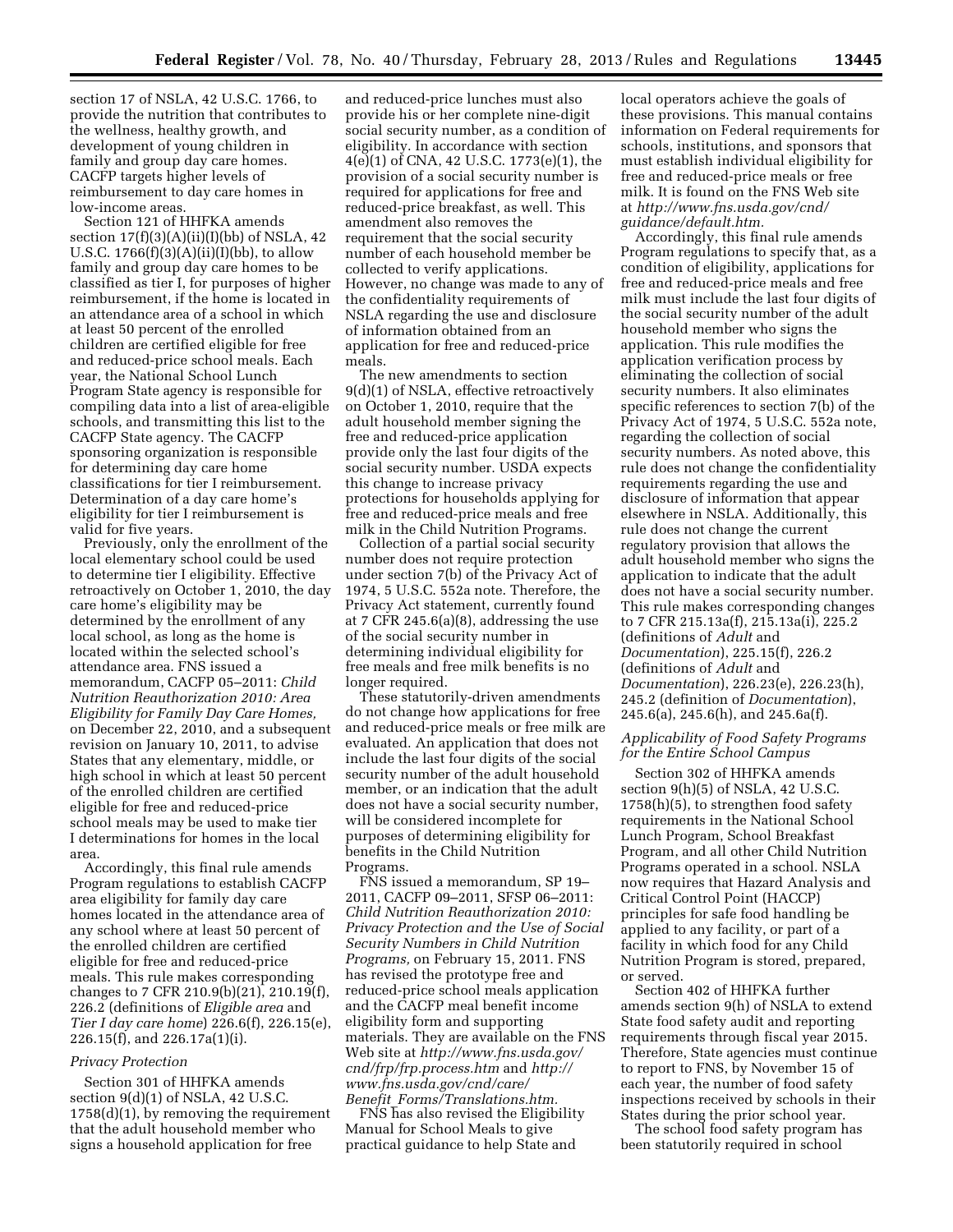cafeterias since 2004. It requires school food authorities to apply HACCP principles to address food safety in all aspects of school meal preparation and meal service.

To comply with the requirements of section 9(h)(5) of NSLA, FNS anticipates that only minor modifications to existing Child Nutrition Program operations will be needed. For example, school food authorities may apply their current procedures for safe food handling in the cafeteria to other locations, including school buses, hallways, school courtyards, kiosks, and classrooms, where food is stored, prepared, or served. As a result, State agencies will need to review the schools' food safety programs to ensure that standard operating procedures for safe food handling are updated to include locations outside of the cafeteria.

FNS issued a memorandum, SP 37– 2011: *Child Nutrition Reauthorization 2010: Enhancing the School Food Safety Program,* on May 18, 2011, advising State agencies of the new food safety provisions. FNS will also provide additional food safety guidance, as needed, to help State and local operators comply with the requirements of this provision.

Accordingly, this final rule amends Program regulations to specify that the school food safety program established for meals served through the school meal programs applies to any facility, or part of a facility, in which foods are stored, prepared, or served. This rule makes corresponding changes to 7 CFR 210.13(c) and 220.7(a)(3). This rule also makes corresponding changes to 7 CFR 210.20(a)(8), 210.20(b)(12), and 220.13(b)(3) to extend State food safety audit and reporting requirements through fiscal year 2015.

# *Permanent Operating Agreements*

Section 321 of HHFKA amends section 13(b) of NSLA, 42 U.S.C. 1761(b), to require permanent operating agreements between State agencies and all sponsors that are approved to participate in SFSP. Similarly, section 331(a) of HHFKA amends section 17(d)(1) of NSLA, 42 U.S.C. 1766(d)(1), to require permanent operating agreements between State agencies and child or adult care institutions in CACFP.

The use of permanent agreements is not new to State agencies administering SFSP and CACFP. Section 9(i) of NSLA, 42 U.S.C. 1758(i), has required States which administer any combination of Child Nutrition Programs within the same State administering agency, to use a single permanent agreement for all

programs operated by a school food authority under that State agency. Section 9(i) of NSLA also requires that multiple programs operated by an alternate State agency would use a single permanent agreement.

CACFP regulations at 7 CFR 226.6(b)(4)(ii) give State agencies the authority to enter into permanent agreements with any institution. SFSP regulations at 7 CFR 225.6(e) instruct State agencies to enter into permanent agreements with school food authority sponsors, and the memorandum SFSP 03–2007: *Permanent Agreements for All Summer Food Service Program Sponsors,* issued by FNS on February 23, 2007, extends to State agencies the authority to establish permanent agreements with any type of SFSP sponsor.

Effective retroactively on October 1, 2010, the new provisions under sections  $13(b)(3)$  and  $17(d)(1)(E)$  of NSLA now require State agencies to establish permanent operating agreements with all approved sponsors and child or adult care institutions. FNS issued a memorandum, CACFP 07–2011, SFSP 03–2011: *Child Nutrition Reauthorization 2010: Permanent Agreements in the Summer Food Service Program and the Child and Adult Care Food Program,* on January 14, 2011, to implement these provisions.

Accordingly, this final rule amends Program regulations to require State agencies to enter into permanent agreements with approved sponsors in SFSP and with approved child or adult care institutions in CACFP. This rule makes corresponding changes to 7 CFR 225.6(e), 226.6(b), 226.6(c), 226.16(f), and 226.17a(f). Additional provisions of sections 331(b) and (c) of HHFKA make a number of modifications to CACFP applications, reviews, and agreements between sponsoring organizations and their facilities. FNS intends to address implementation of those discretionary provisions in a separate rulemaking.

## *Technical Amendments*

Section 441 of HHFKA includes a technical amendment that clarifies the definition of ''area in which poor economic conditions exist'' that appears under section 13 of NSLA, 42 USC 1761. The definition now specifically states that SFSP sites must be located in the attendance area of a school to qualify as area eligible. This clarification is consistent with how FNS and States have always interpreted area eligibility on the basis of free and reduced-price school meal data. Accordingly, this rule makes a corresponding change to 7 CFR 225.2 (definition of *Areas in which poor economic conditions exist*).

Section 206 of HHFKA includes an amendment to section 10 of the Child Nutrition Act of 1966 (42 U.S.C. 1779) regarding revenue from foods sold in schools outside of the reimbursable meals programs. FNS published an interim rule, National School Lunch Program: School Food Service Account Revenue Amendments Related to the Healthy, Hunger-Free Kids Act of 2010, 76 FR 35301, on June 17, 2011, to clarify that revenue from these non-program foods must accrue to the nonprofit school food service. The interim rule addressed these revenue and accrual requirements only under 7 CFR 210.14, without amending 7 CFR 210.11. Accordingly, this rule makes a corresponding change to 7 CFR 210.11(b) to address these requirements.

This rule also includes amendments to correct technical errors that appeared in the final rule, Nutrition Standards in the National School Lunch and School Breakfast Programs, 77 FR 4088, published on January 26, 2012. That rule updated school meal patterns to align them with the Dietary Guidelines for Americans. However, the published rule misstated the required percentage of whole grains and the number of food components to offer to children. Accordingly, this rule makes a corresponding change to 7 CFR  $210.10(c)(2)(iv)(A)$  to specify that creditable whole grain-rich foods contain at least 50 percent whole grains and the remaining grain content of the product must be enriched. This rule also makes corresponding changes to 7 CFR 210.2 (definitions of *Food component*  and *Food item*) and 210.10(e) to remove errors regarding the number of food components.

This rule makes several additional technical changes to 7 CFR parts 210, 225, 226, and 245. We are using this opportunity to fix a small number of outdated regulatory citations, obsolete terms of usage, typographical errors, and misspelled words. None of the technical changes will effect a substantive change in the Programs. Accordingly, this rule amends Program regulations to:

• Replace references to the Food Stamp Program, renamed the Supplemental Nutrition Assistance Program (SNAP), that now appear under 7 CFR 226.23(e)(1)(iv)(A), 226.23(e)(2)(vi)(A), 226.23(e)(2)(vi)(B),  $226.23(h)(2)(v)(A)$ , and  $245.6a(f)(3)$ .

• Correct the citation that references school selection criteria at 7 CFR 210.18(e).

• Remove two obsolete citations that reference the free meal policy statement in 7 CFR 225.6(c)(4).

• Correct citations that reference invitation for bid requirements in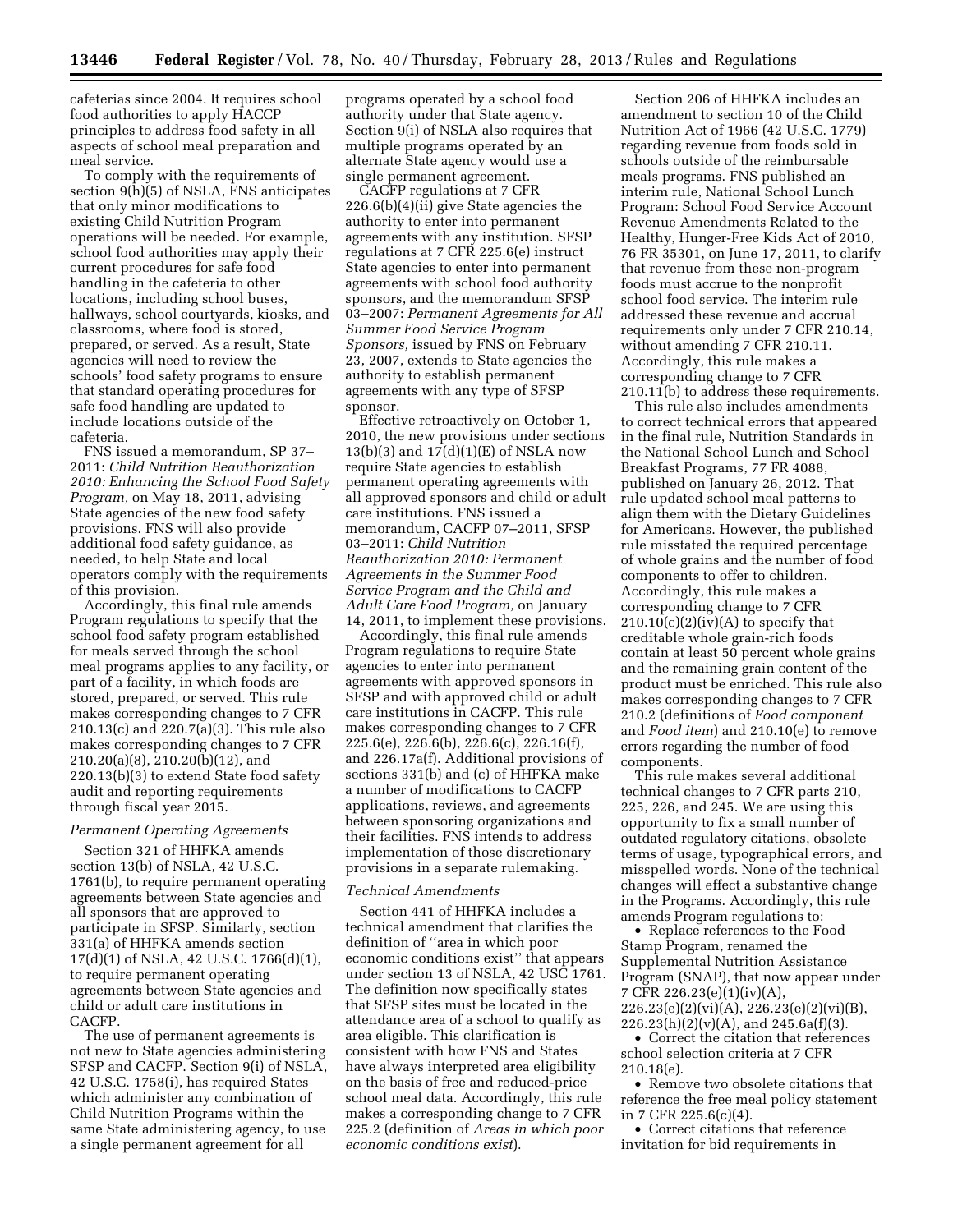paragraphs 7 CFR  $225.6(c)(2)(ii)(C)$  and  $225.6(c)(3)(ii)(C)$  and late submission of claims at 7 CFR 225.13(a).

• Replace the term ''handicap'' with the term ''disability'' in 7 CFR  $225.6(c)(4)(ii)(F).$ 

• Correct the typographical error in 7 CFR 225.18(g) which misstates the \$25,000 fraud limit penalty as \$100,000.

• Correct the citation that references tax-exempt requirements in 7 CFR 226.6(f)(3)(iv)(*C*).

• Remove an incorrect citation of appeal rights for day care homes at 7 CFR 226.6(b)(3) and extra punctuation at 7 CFR 226.17(b)(4).

• Correct the spellings of ''eligibility'' in 7 CFR 226.4(b), ''institution's'' in 7 CFR 226.6(c)(2)(iii)(A)(6), "ranges" in 7 CFR 226.6(d)(3)(iv)(C), and ''member'' in 7 CFR 226.23(e)(1)(iv).

## **III. Procedural Matters**

#### *Notice and Comment*

In accordance with the Secretary of Agriculture's Statement of Policy (36 FR 13804), this rule is exempt from the notice and comment provisions of the Administrative Procedures Act, 5 U.S.C. 553, normally required before the adoption of final rulemaking, As this preamble explains, all of the HHFKA amendments adopted as final in this rule are nondiscretionary. USDA has not exercised any authority in interpreting the statutory provisions beyond the language that is specifically provided in the law. Therefore, notice and comment would serve no useful purpose in the promulgation of these regulations.

# *Executive Order 12866*

This rule has been determined to be not significant. In conformance with Executive Order 12866, this rule was not reviewed by the Office of Management and Budget (OMB).

## *Regulatory Flexibility Act*

This rule has not been reviewed with regard to the requirements of the Regulatory Flexibility Act of 1980, 5 U.S.C. 601–612. FNS certifies that this final rule will not have a significant economic impact on a substantial number of small entities. This final rule incorporates into the regulations governing Child Nutrition Programs authorized under NSLA and the Child Nutrition Act of 1966, as amended, nondiscretionary statutory provisions set forth in HHFKA.

Although the provisions may be applicable to State agencies, local educational agencies, school food authorities, child care institutions, adult care institutions, and sponsors that administer or operate these programs,

they will not have significant economic impact on any of those entities.

## *Unfunded Mandates Reform Act*

Title II of the Unfunded Mandates Reform Act (UMRA) of 1995, Public Law 104–4, establishes requirements for Federal agencies to assess the effects of their regulatory actions on State, local, and tribal governments, and on the private sector. Under section 202 of UMRA, FNS must generally prepare a written statement, including a cost benefit analysis, for proposed and final rules with ''Federal mandates'' that may result in expenditures by State, local, or tribal governments, in the aggregate, or by the private sector, of \$100 million or more in any one year. When this statement is needed, section 205 of UMRA generally requires FNS to identify and consider a reasonable number of regulatory alternatives, and adopt the most cost effective or least burdensome alternative that achieves the objectives of the rule.

This final rule does not contain Federal mandates of \$100 million or more in any one year under the regulatory provisions of Title II of UMRA for State, local, or tribal governments, or for the private sector. Therefore, this rule is not subject to the requirements of sections 202 or 205 of UMRA.

## *Executive Order 12372*

The nutrition assistance programs affected by this rulemaking are listed in the Catalog of Federal Domestic Assistance as follows:

• National School Lunch Program, No. 10.555

• School Breakfast Program, No. 10.553

• Special Milk Program, No. 10.556

• Child and Adult Care Food

Program, No. 10.558

• Summer Food Service Program, No. 10.559

For the reasons set forth in the final rule at 7 CFR part 3015, subpart V and related notice (48 FR 29115, June 24, 1983), these programs are included in the scope of Executive Order 12372 that requires intergovernmental consultation with State and local officials.

#### *Federalism Summary Impact Statement*

Executive Order 13132 requires Federal agencies to consider the impact of their regulatory actions on State and local governments. Where these actions have federalism implications, agencies are directed to provide a statement for inclusion in the preamble to the regulations describing the agency's considerations in terms of the three categories called for under section

(6)(b)(2)(B) of Executive Order 13121. FNS has considered the impact of this final rule on State and local governments and has determined that it does not have federalism implications. Therefore, under section 6(b) of this Executive Order, a federalism summary impact statement is not required.

#### *Executive Order 12988*

This final rule has been reviewed under Executive Order 12988, Civil Justice Reform. This rule is not intended to have preemptive effect with respect to any State or local laws, regulations, or policies which conflict with its provisions or which would otherwise impede its full and timely implementation. This rule is intended to have retroactive effect, as authorized under HHFKA. Prior to any judicial challenge to the provisions of the final rule, all applicable administrative procedures must be exhausted.

#### *Civil Rights Impact Analysis*

FNS has reviewed this final rule in accordance with USDA regulations, 4300–4, ''Civil Rights Impact Analysis,'' and 1512–1, ''Regulatory Decision Making Requirements.'' After a careful review of the rule's intent and provisions, FNS has determined that this rule is not intended to limit or reduce in any way the ability of protected classes of individuals to receive benefits on the basis of their race, color, national origin, sex, age, or disability, nor is it intended to have a differential impact on minority-owned or operated business establishments, and woman-owned or operated business establishments that participate in the programs affected by this rulemaking.

#### *Executive Order 13175*

Executive Order 13175 requires Federal agencies to consult and coordinate with Tribes on a government-to-government basis on policies that have Tribal implications, including regulations, legislative comments or proposed legislation, and other policy statements or actions that have substantial direct effects on one or more Indian Tribes, on the relationship between the Federal Government and Indian Tribes, or on the distribution of power and responsibilities between the federal government and Indian Tribes.

In Spring 2011, FNS offered opportunities for consultation with Tribal officials or their designees to discuss the impact of HHFKA on tribes or Indian Tribal governments. FNS coordinated five consultation sessions that provided the opportunity to address Tribal concerns and gain input from elected Tribal officials or their designees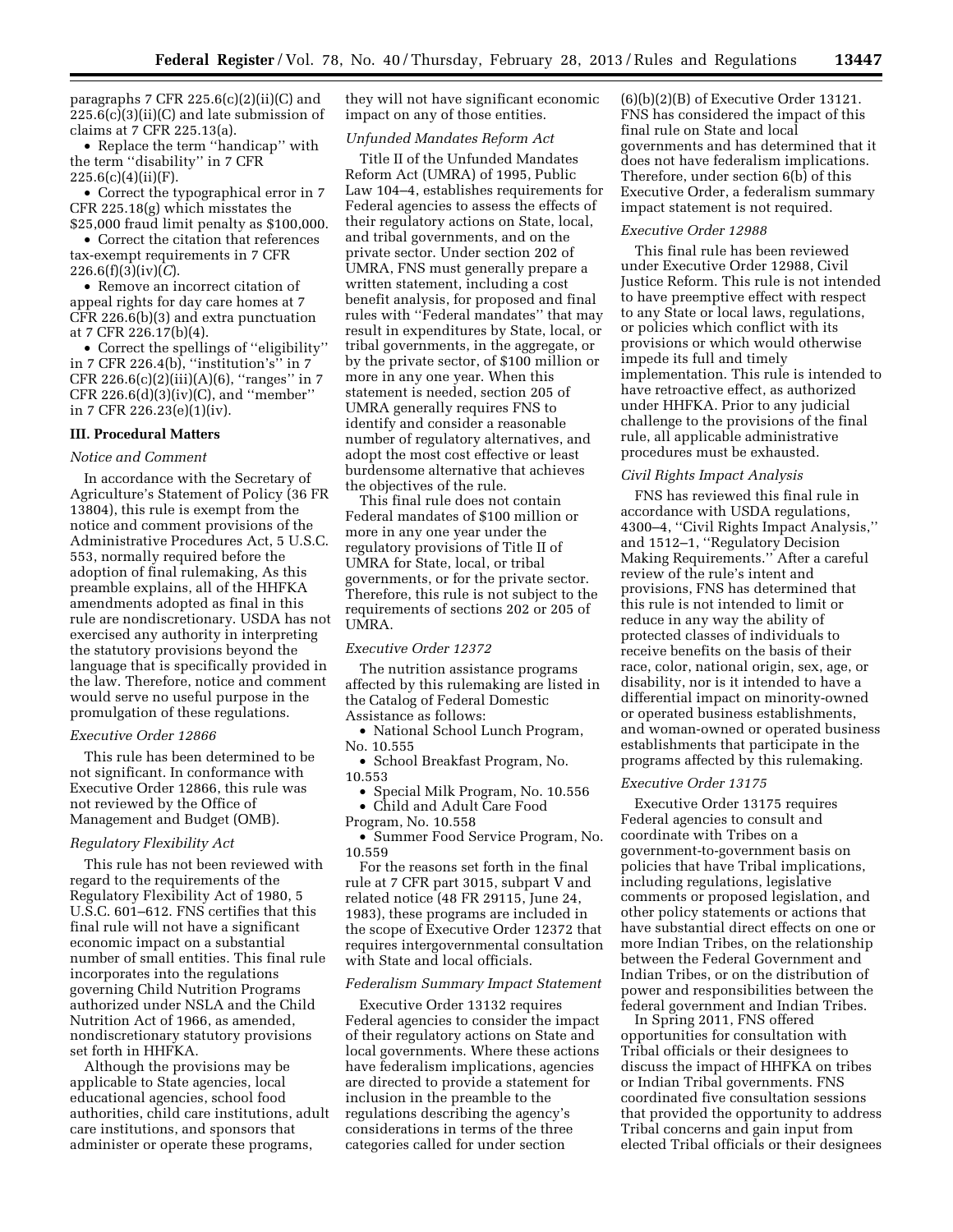concerning the impact of this rule on Tribal governments, communities, and individuals.

Reports from these consultations are part of the USDA annual reporting on Tribal consultation and collaboration. FNS will respond in a timely and meaningful manner to Tribal government requests for consultation concerning this rule. Currently, FNS provides regularly scheduled quarterly consultation sessions through the end of Fiscal Year 2012 as an opportunity for collaborative conversations with Tribal officials and their designees.

# *Paperwork Reduction Act*

The Paperwork Reduction Act of 1995, 44 U.S.C. Chapter 35; see 5 CFR part 1320, requires OMB to approve all collections of information by a Federal agency before they can be implemented. Respondents are not required to respond to any collection of information unless it displays a current valid OMB control number. This rule does not contain information collection requirements subject to approval by OMB under the Paperwork Reduction Act of 1995.

## *E-Government Act Compliance*

FNS is committed to complying with the E-Government Act of 2002 to promote the use of the Internet and other information technologies to provide increased opportunities to provide for citizen access to government information and services, and for other purposes.

## **List of Subjects**

## *7 CFR Part 210*

Children, Commodity School Program, Food assistance programs, Grants programs—social programs, National School Lunch Program, Nutrition, Reporting and recordkeeping requirements, Surplus agricultural commodities.

#### *7 CFR Part 215*

Food assistance programs, Grant programs—education, Grant programs health, Infants and children, Milk, Reporting and recordkeeping requirements.

#### *7 CFR Part 220*

Grant programs—education, Grant programs—health, Infants and children, Nutrition, Reporting and recordkeeping requirements, School breakfast and lunch programs.

#### *7 CFR Part 225*

Food assistance programs, Grant programs—health, Infants and children, Labeling, Reporting and recordkeeping requirements.

## *7 CFR Part 226*

Accounting, Aged, Day care, Food assistance programs, Grant programs, Grant programs—health, American Indians, Individuals with disabilities, Infants and children, Intergovernmental relations, Loan programs, Reporting and recordkeeping requirements, Surplus agricultural commodities.

## *7 CFR Part 245*

Civil rights, Food assistance programs, Grant programs—education, Grant programs—health, Infants and children, Milk, Reporting and recordkeeping requirements, School breakfast and lunch programs.

Accordingly, 7 CFR parts 210, 215, 220, 225, 226 and 245 are amended as follows:

# **PART 210—NATIONAL SCHOOL LUNCH PROGRAM**

■ 1. The authority citation for part 210 continues to read as follows:

**Authority:** 42 U.S.C. 1751–1760, 1779.

■ 2. In § 210.2, revise the definitions of *Food component* and *Food item* to read as follows:

# **§ 210.2 Definitions.**

\* \* \* \* \* *Food component* means one of the food groups which comprise reimbursable meals. The food components are: Meats/meat alternates, grains, vegetables, fruits, and fluid milk. Meals offered to preschoolers must consist of: Meats/meat alternates, grains, vegetables/fruits, and fluid milk.

*Food item* means a specific food offered within a food component.

■ 3. In § 210.9:

\* \* \* \* \*

- a. Remove the word "or" at the end of paragraph (b)(19)(iv). ■ b. In paragraph (b)(19)(v), remove the period at the end of the sentence and add, in its place, the term "; or"  $\blacksquare$  c. Add new paragraph (b)(19)(vi).
- 

 $\blacksquare$  d. In paragraph (b)(21), remove the word ''elementary'' each time it appears. The addition reads as follows:

## **§ 210.9 Agreement with State agency.**

- \* \* \* \* \*
- (b) \* \* \*
- $(19) * * * *$

(vi) The child is a foster child as defined in § 245.2 of this chapter. \* \* \* \* \*

## **§ 210.10 [Amended]**

# ■ 4. In § 210.10:

 $\blacksquare$  a. In paragraph  $(c)(2)(iv)(A)$ , remove the number ''51'' and add, in its place, the number "50".

■ b. In paragraph (e), remove the word ''items'' and add, in its place, the word ''components''.

# **§ 210.11 [Amended]**

 $\blacksquare$  5. In § 210.11, remove the words "or the school or student organizations approved by the school'' at the end of the third sentence of paragraph (b).

 $\blacksquare$  6. In § 210.12, add new paragraph (d) to read as follows:

## **§ 210.12 Student, parent and community involvement.**

\* \* \* \* \* (d) *Outreach activities.* (1) To the maximum extent practicable, school food authorities must inform families about the availability breakfasts for students. Information about the School Breakfast Program must be distributed just prior to or at the beginning of the school year. In addition, schools are encouraged to send reminders regarding the availability of the School Breakfast Program multiple times throughout the school year.

(2) School food authorities must cooperate with Summer Food Service Program sponsors to distribute materials to inform families of the availability and location of free Summer Food Service Program meals for students when school is not in session.

■ 7. In § 210.13, revise the introductory text of paragraph (c) to read as follows:

## **§ 210.13 Facilities management.**

\* \* \* \* \* (c) *Food safety program.* The school food authority must develop a written food safety program that covers any facility or part of a facility where food is stored, prepared, or served. The food safety program must meet the requirements in paragraph (c)(1) or paragraph (c)(2) of this section, and the requirements in § 210.15(b)(5).

\* \* \* \* \*

# **§ 210.18 [Amended]**

 $\blacksquare$  8. In § 210.18, remove the term ''(e)(1)'' in the introductory text of paragraph (e), and add, in its place, the term " $(e)(2)$ ".

- 9. In § 210.19:
- a. In paragraph (f), remove the word ''elementary''.
- b. Add new paragraph (g). The addition reads as follows:

## **§ 210.19 Additional responsibilities.**

 $\star$   $\qquad$   $\star$   $\qquad$   $\star$ (g) *Program outreach.* State agencies must ensure that school food authorities conduct the outreach activities required under § 210.12(d). If the State agency administering the Summer Food Service Program is not the same State agency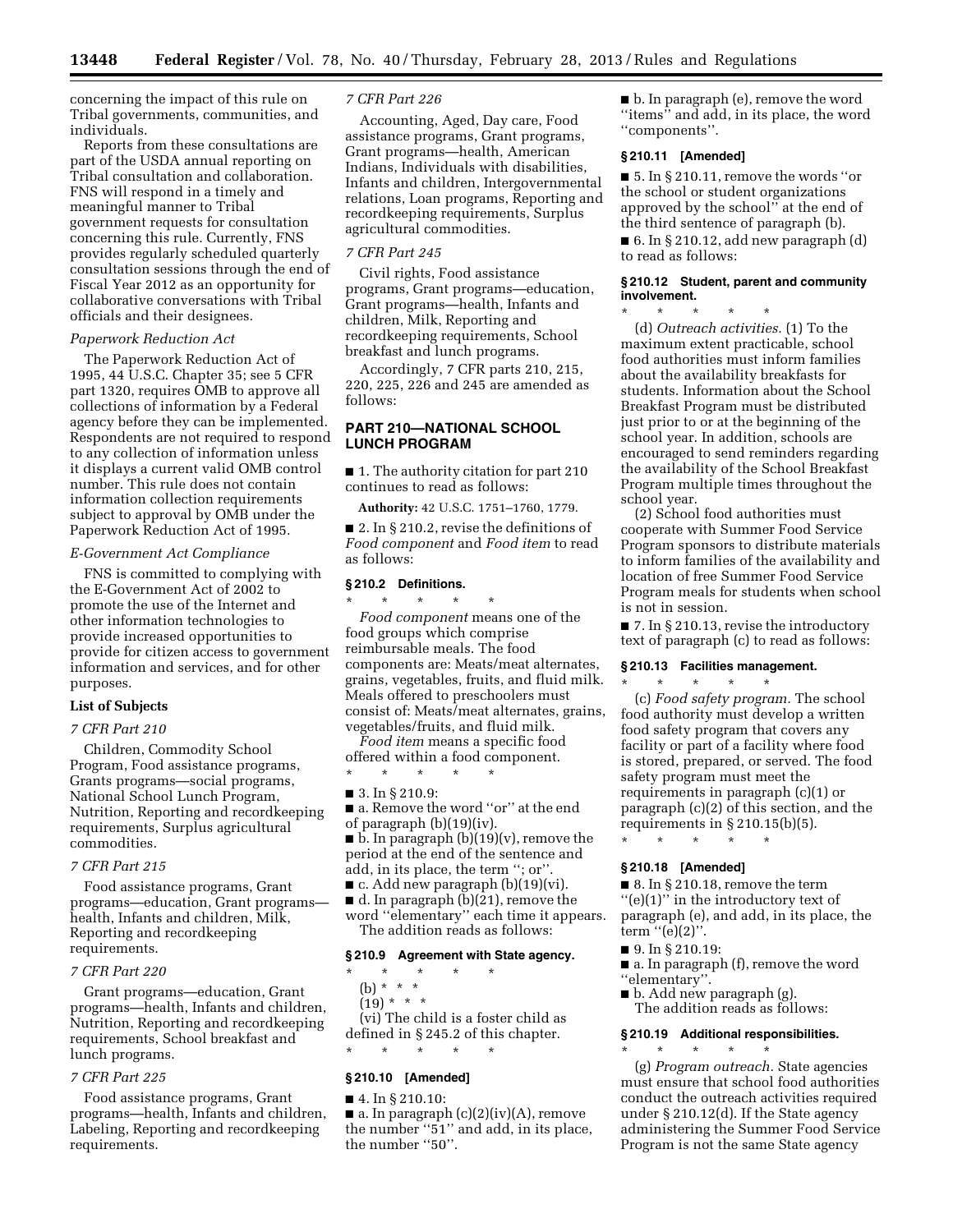that administers the National School Lunch Program, then the two State agencies must work together to implement outreach measures.

■ 10. In § 210.20:

■ a. In paragraph (a)(8), remove the words ''2008–2009'' and add, in their place, the words ''2014–2015''.

■ b. Revise paragraph (b)(12).

The revision reads as follows:

# **§ 210.20 Reporting and recordkeeping.**

\* \* \* \* \* (b) \* \* \*

(12) Records supplied by the school food authorities showing the number of food safety inspections obtained by schools for the current and three most recent school years.

\* \* \* \* \*

# **PART 215—SPECIAL MILK PROGRAM FOR CHILDREN**

■ 11. The authority citation for part 215 continues to read as follows:

**Authority:** 42 U.S.C. 1772 and 1779.

- 12. In § 215.13a:
- a. Revise paragraph (f).
- $\blacksquare$  b. In paragraphs (i)(1) and (i)(2),

remove the term ''Privacy Act notice/''. The revision reads as follows:

# **§ 215.13a Determining eligibility for free milk in child-care institutions.**

\* \* \* \* \* (f) *Statement requirements.* The free milk application provided to households must include a statement informing households of how information provided on the application will be used. Each application must include substantially the following statement: ''The Richard B. Russell National School Lunch Act requires the information on this application. You do not have to give the information, but if you do not, we cannot approve your child for free milk. You must include the last four digits of the social security number of the adult household member who signs the application. The last four digits of the social security number are not required when you list a Supplemental Nutrition Assistance Program (SNAP), Temporary Assistance for Needy Families (TANF) Program or Food Distribution Program on Indian Reservations (FDPIR) case number for your child or other FDPIR identifier or when you indicate that the adult household member signing the application does not have a social security number. We will use your information to determine if your child is eligible for free milk, and for administration and enforcement of the Program.'' When the State agency or

child care institution, as appropriate, plans to use or disclose children's eligibility information for non-program purposes, additional information, as specified in paragraph (i) of this section must be added to this statement. State agencies and child care institutions are responsible for drafting the appropriate statement.

\* \* \* \* \*

# **PART 220—SCHOOL BREAKFAST PROGRAM**

■ 13. The authority for part 220 continues to read as follows:

**Authority:** 42 U.S.C. 1773, 1779, unless otherwise noted.

■ 14. In § 220.7:

 $\blacksquare$  a. Revise paragraph (a)(3).

■ b. At the end of paragraph

 $(e)(14)(ii)(D)$ , remove the word "or". ■ c. At the end of paragraph

(e)(14)(ii)(E), remove the period and add, in its place, the term ''; or''.

 $\blacksquare$  d. Add new paragraph (e)(14)(ii)(F). The revision and addition read as follows:

# **§ 220.7 Requirements for participation.**

 $(a) * * * *$ 

(3) The school food authority must implement a food safety program meeting the requirements of §§ 210.13(c) and 210.15(b)(5) of this chapter at each facility or part of a facility where food is stored, prepared, or served.

- \* \* \* \* \*
- (e) \* \* \*
- $(14) * * * *$
- $(ii) * * * *$

(F) The child is a foster child as defined in § 245.2 of this chapter. \* \* \* \* \*

■ 15. In § 220.13, revise paragraph (b)(3) to read as follows:

# **§ 220.13 Special responsibilities of State agencies.**

\* \* \* \* \* (b) \* \* \*

(3) For each of school years 2005– 2006 through 2014–2015, each State agency shall monitor school food authority compliance with the food safety inspection requirement in § 220.7(a)(2) and submit an annual report to FNS documenting school compliance based on data supplied by the school food authorities. The report must be filed by November 15 following each of school years 2005–2006 through 2014–2015, beginning November 15, 2006. The State agency shall keep the records supplied by the school food authorities showing the number of food safety inspections obtained by schools

for the current and three most recent school years.

\* \* \* \* \*

# **PART 225—SUMMER FOOD SERVICE PROGRAM**

■ 16. The authority citation for part 225 continues to read as follows:

**Authority:** Secs. 9, 13 and 14, Richard B. Russell National School Lunch Act, as amended (42 U.S.C. 1758, 1761 and 1762a)

■ 17. In § 225.2:

■ a. In the definition of *Adult*, after the word ''collection'', add the words ''of the last four digits''.

■ b. In the definition of *Documentation,*  revise paragraph (a)(4).

■ c. Revise the definitions of *Areas in which poor economic conditions exist, Private nonprofit,* and *Private nonprofit organization.* 

■ d. Add a new definition of *Foster child* in alphabetical order.

The revisions and addition read as follows:

#### **§ 225.2 Definitions.**

*Areas in which poor economic conditions exist* means:

\* \* \* \* \*

(a) The attendance area of a school in which at least 50 percent of the enrolled children have been determined eligible for free or reduced-price school meals under the National School Lunch Program and the School Breakfast Program;

(b) A geographic area where, based on the most recent census data available or information provided from a department of welfare or zoning commission, at least 50 percent of the children residing in that area are eligible for free or reduced-price school meals under the National School Lunch Program and the School Breakfast Program;

(c) A geographic area where a site demonstrates, based on other approved sources, that at least 50 percent of the children enrolled at the site are eligible for free or reduced-price meals under the National School Lunch Program and the School Breakfast Program; or

(d) A closed enrolled site. \* \* \* \* \*

*Documentation* means:  $(a) * * * *$ 

(4) The last four digits of the social security number of the adult household member who signs the application, or an indication that the adult does not possess a social security number; or \* \* \* \* \*

*Foster child* means a child who is formally placed by a court or a State child welfare agency, as defined in § 245.2 of this chapter.

\* \* \* \* \*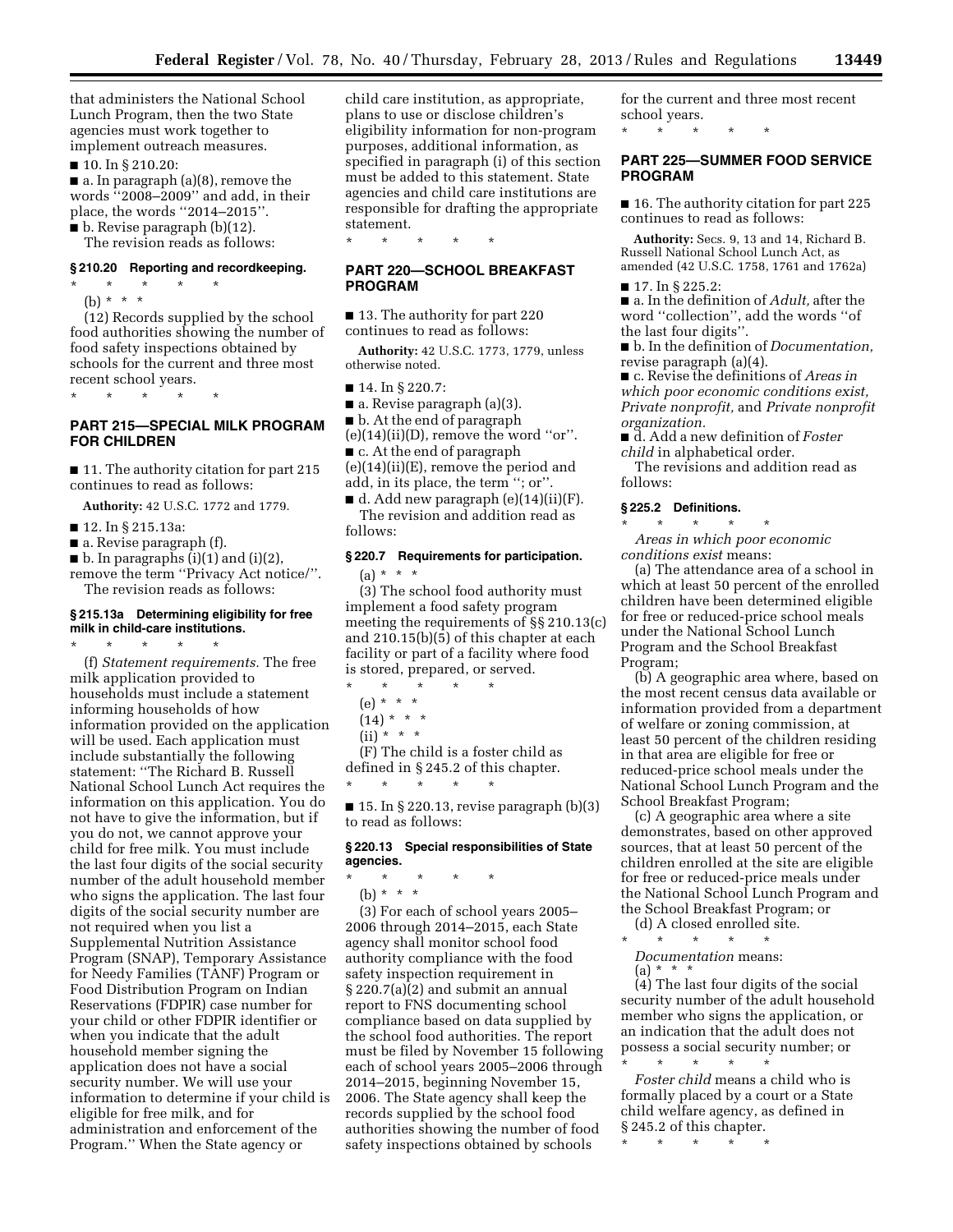*Private nonprofit* means tax exempt under section 501(a) of the Internal Revenue Code of 1986, as amended.

*Private nonprofit organization* means an organization (other than private nonprofit residential camps, school food authorities, or colleges or universities participating in the NYSP) that:

(a) Exercises full control and authority over the operation of the Program at all sites under the sponsorship of the organization;

(b) Provides ongoing year-round activities for children or families;

(c) Demonstrates that the organization has adequate management and the fiscal capacity to operate the Program;

(d) Is an organization described in section 501(c) of the Internal Revenue Code of 1986 and exempt from taxation under 501(a) of that Code; and

(e) Meets applicable State and local health, safety, and sanitation standards.

\* \* \* \* \*

■ 18. In § 225.6:

 $\blacksquare$  a. Revise paragraph (b)(6).

 $\blacksquare$  b. In paragraph  $(c)(2)(ii)(C)$ , remove

the term ''225.15(h)'' and add, in its

place, the term  $"225.15(m)"$ .

■ c. In paragraph (c)(3)(ii)(C), remove the term  $"225.15(g)"$  and add, in its

place, the term ''225.15(m)''.  $\blacksquare$  d. In paragraphs (c)(4)(i) and (c)(4)(ii), remove the words ''paragraph (c)(3) of'' both times they appear.

■ e. In paragraph (c)(4)(ii)(F), remove the word ''handicap'' and add, in its place, the word ''disability''.

■ f. Revise the introductory text in paragraph (e).

The revisions read as follows:

## **§ 225.6 State agency responsibilities.**

\* \* \* \* \*

(b) \* \* \* (6) The State agency must not approve any sponsor to operate more than 200 sites or to serve more than an average of 50,000 children per day. However, the State agency may approve exceptions if the applicant can demonstrate that it has the capability of managing a program larger than these limits.

\* \* \* \* \*

(e) *State-Sponsor Agreement.* A sponsor approved for participation in the Program must enter into a permanent written agreement with the State agency. All sponsors must agree in writing to:

\* \* \* \* \*

# **§ 225.13 [Amended]**

 $\blacksquare$  19. In § 225.13, remove the term ''§ 225.9(d)(5)'' both times it appears in paragraph (a) and add, in its place, the term ''§ 225.9(d)(6)''.

 $\blacksquare$  20. In § 225.14, revise paragraph  $(d)(6)$ to read as follows:

## **§ 225.14 Requirements for sponsor participation.**

\* \* \* \* \* (d) \* \* \*

(6) If the sponsor is a private nonprofit organization, it must certify that it:

(i) Exercises full control and authority over the operation of the Program at all sites under the sponsorship of the organization;

(ii) Provides ongoing year-round activities for children or families;

(iii) Demonstrates that the organization has adequate management and the fiscal capacity to operate the Program;

(iv) Is an organization described in section 501(c) of the Internal Revenue Code of 1986 and exempt from taxation under 501(a) of that Code; and

(v) Meets applicable State and local health, safety, and sanitation standards. ■ 21. In § 225.15:

■ a. Remove the words "children who are members of households'' in the last sentence of paragraph (e) and add, in their place, the words ''a foster child and children who are members of households''.

 $\blacksquare$  b. In paragraph  $(f)(2)(iii)$ , after the first word ''The'', add the words ''last four digits of the''.

 $\blacksquare$  c. In paragraph (f)(4)(ii), before the word ''child,'' add the word ''foster''.

 $\blacksquare$  d. Remove paragraph (f)(4)(iii).

■ e. Redesignate paragraphs (f)(4)(iv) through (viii) as paragraphs (f)(4)(iii) through (vii) respectively. ■ f. Revise redesignated paragraph

 $(f)(4)(iii)$ .

■ g. Revise paragraph (f)(5).

 $\blacksquare$  h. In paragraphs (i)(1) and (i)(2), remove the term ''Privacy Act notice/''. The revisions read as follows:

## **§ 225.15 Management responsibilities of sponsors.**

- \* \* \* \* \*
	- (f) \* \* \*
	- $(4) * * * *$

(iii) A statement informing households of how information provided on the application will be used. Each application for free meals must include substantially the following statement:

(A) ''The Richard B. Russell National School Lunch Act requires the information on this application. You do not have to give the information, but if you do not, we cannot approve your child for free or reduced-price meals. You must include the last four digits of the social security number of the adult household member who signs the

application. The last four digits of the social security number are not required when you apply on behalf of a foster child or you list a Supplemental Nutrition Assistance Program (SNAP), Temporary Assistance for Needy Families (TANF) Program or Food Distribution Program on Indian Reservations (FDPIR) case number or other FDPIR identifier for your child or when you indicate that the adult household member signing the application does not have a social security number. We MAY share your eligibility information with education, health, and nutrition programs to help them evaluate, fund, or determine benefits for their programs, and with auditors for program reviews and law enforcement officials to help them look into violations of program rules.''

(B) When the State agency or sponsor, as appropriate, plans to use or disclose children's eligibility information for non-program purposes, additional information, as specified in paragraph (i) of this section, must be added to the statement. State agencies and sponsors are responsible for drafting the appropriate notice. \* \* \* \* \*

(5) *Verifying information on Program applications.* Households selected to verify information on their Program applications must be notified in writing that:

(i) They will lose Program benefits or be terminated from participation if they do not cooperate with the verification process;

(ii) They will be given the name and phone number of an official who can assist in the verification process;

(iii) Verification may occur during program reviews, audits, and investigations;

(iv) Verification may include contacting employers, SNAP or welfare offices, or State employment offices to determine the accuracy of statements on the application about income, receipt of SNAP, FDPIR, TANF, or unemployment benefits; and

(v) They may lose benefits or face claims or legal action if incorrect information is reported on the application.

\* \* \* \* \*

# **§ 225.18 [Amended]**

 $\blacksquare$  22. In § 225.18, remove the term ''\$100,000'' in paragraph (g) and add, in its place, the term ''\$25,000''.

# **PART 226—CHILD AND ADULT CARE FOOD PROGRAM**

■ 23. The authority citation for part 226 continues to read as follows: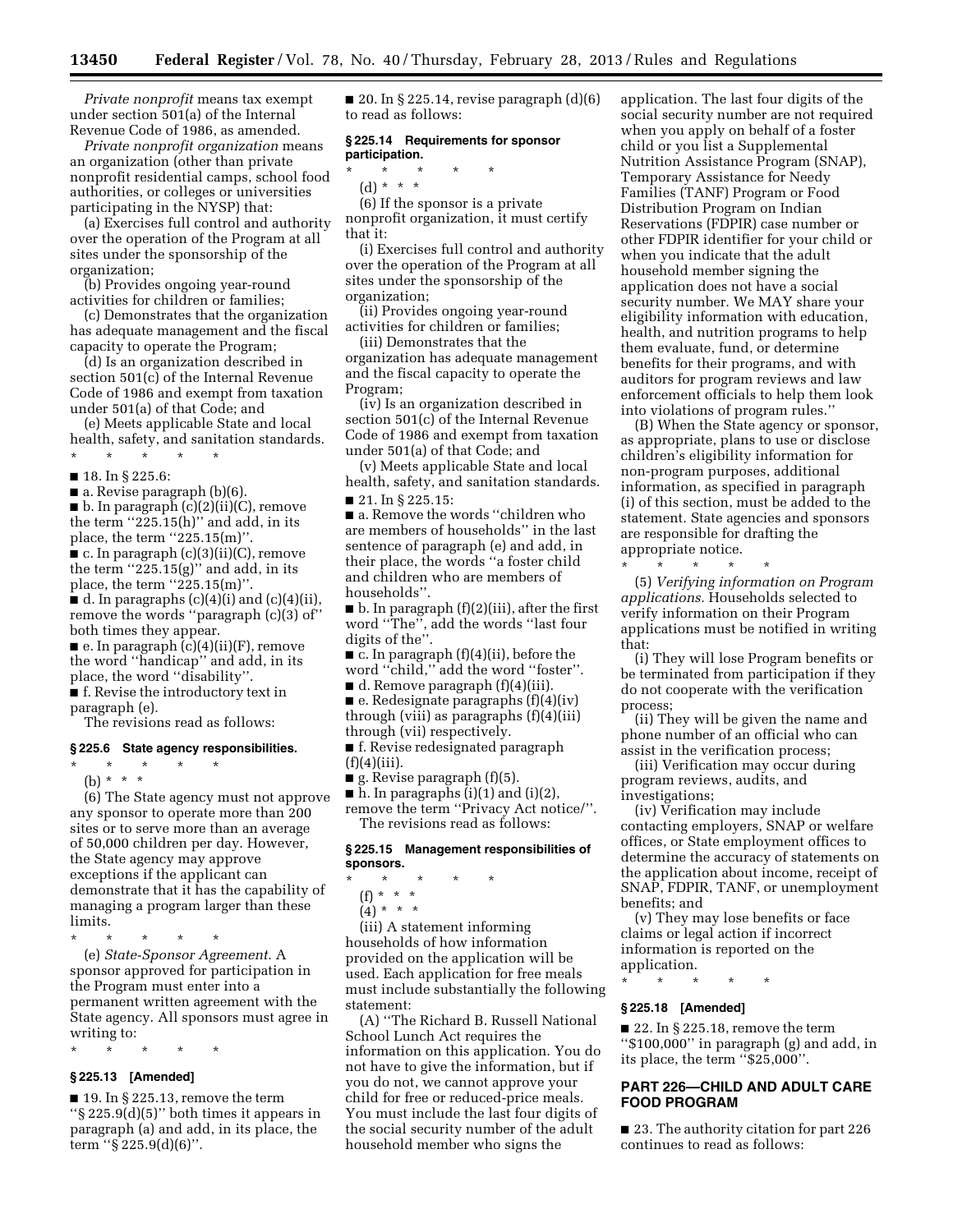**Authority:** Secs. 9, 11, 14, 16, and 17, Richard B. Russell National School Lunch Act, as amended (42 U.S.C. 1758, 1759a, 1762a, 1765 and 1766).

■ 24. In § 226.2:

■ a. In the definition of *Adult,* after the word ''collection'', add the words ''of the last four digits''.

■ b. In the definition of *Documentation,*  revise paragraph (a)(4).

■ c. Revise the definition of *Eligible area.* 

■ d. Add a new definition of *Foster* 

*child* in alphabetical order.

■ e. Revise the definition of *Free meal.* 

■ f. In the definition of *Tier I day care home,* remove the word ''elementary'' in paragraph (b).

The revisions and addition read as follows:

#### **§ 226.2 Definitions.**

\* \* \* \* \* *Documentation* means:  $(a) * * * *$ 

(4) The last four digits of the social security number of the adult household member who signs the application, or an indication that the adult does not possess a social security number; or

\* \* \* \* \* *Eligible area* means:

(a) For the purpose of determining the eligibility of at-risk afterschool care centers, the attendance area of a school in which at least 50 percent of the enrolled children are certified eligible for free or reduced-price school meals; or

(b) For the purpose of determining the tiering status of day care homes, the attendance area of a school in which at least 50 percent of the enrolled children are certified eligible for free or reducedprice meals, or the area based on the most recent census data in which at least 50 percent of the children residing in the area are members of households that meet the income standards for free or reduced-price meals.

\* \* \* \* \*

*Foster child* means a child who is formally placed by a court or a State child welfare agency, as defined in § 245.2 of this chapter.

*Free meal* means a meal served under the Program to:

(a) A participant from a family which meets the income standards for free school meals, or

(b) A foster child, or

(c) A child who is automatically eligible for free meals by virtue of SNAP, FDPIR, or TANF benefits, or

(d) A child who is a Head Start participant, or

(e) A child who is receiving temporary housing and meal services from an approved emergency shelter, or

(f) A child participating in an approved at-risk afterschool care program, or

(g) An adult participant who is automatically eligible for free meals by virtue of SNAP or FDPIR benefits, or

(h) An adult who is an SSI or Medicaid participant.

\* \* \* \* \*

# **§ 226.4 [Amended]**

 $\blacksquare$  25. In § 226.4, remove the word ''eligibilty'' each time it appears in paragraph (b) and add, in its place, the word ''eligibility''.

■ 26. In § 226.6:

 $\blacksquare$  a. Revise paragraph (b)(4)(i).

■ b. Remove paragraphs (b)(4)(ii) and  $(b)(4)(iii)$ .

■ c. Redesignate paragraphs (b)(4)(iv) and  $(b)(4)(v)$  as paragraphs  $(b)(4)(ii)$  and (b)(4)(iii) respectively.

 $\blacksquare$  d. In paragraph  $(c)(2)(iii)(A)(5)$ , remove the parenthetical phrase ''(if the State agency has temporarily extended the agreement pursuant to paragraph  $(c)(2)(iii)(D)$  of this section)".

 $\blacksquare$  e. In paragraph (c)(2)(iii)(A)(6), remove the word ''instituion's'' and add in its place the word ''institution's''. ■ f. In paragraph (c)(2)(iii)(C)(*1*), remove

the words ''temporarily-extended''.

■ g. Remove paragraph (c)(2)(iii)(D). ■ h. Redesignate paragraph (c)(2)(iii)(E)

as paragraph  $(c)(2)(iii)(D)$ .

■ i. In redesignated paragraph

(c)(2)(iii)(D)(*1*), remove the words ''temporarily-extended''.

■ j. In paragraph (d)(3)(iv)(C), remove the word ''range'' and add, in its place the word ''ranges''.

 $\blacksquare$  k. In paragraph  $(f)(1)(viii)(A)$ , remove the word ''elementary'' each time it appears.

■ l. In paragraph  $(f)(1)(ix)(A)$ , remove the words ''elementary, middle, and high" each time they appear.

■ m. In paragraph (f)(3)(i), remove the word ''elementary''.

 $\blacksquare$  n. In paragraph  $(f)(3)(iv)(C)$ , remove the term ''§ 226.16(a)'' and add, in its place, the term ''§ 226.15(a)''. The revision reads as follows:

## **§ 226.6 State agency administrative responsibilities.**

- \* \* \* \* \*
- (b) \* \* \*
- $(4) * * * *$

(i) The State agency must require each institution that has been approved for participation in the Program to enter into a permanent agreement governing the rights and responsibilities of each party. The existence of a valid permanent agreement, however, does not eliminate the need for an institution to comply with the reapplication and related provisions at paragraphs (b) and

(f) of this section; nor does it limit the State agency's ability to terminate the agreement as provided under paragraph (c) of this section.

\* \* \* \* \*

# **§ 226.15 [Amended]**

■ 27. In § 226.15:

■ a. In paragraph (e)(3), remove the word ''elementary''.

■ b. In paragraph (f), remove the word ''elementary'' each time it appears, and then, before the word ''school's'' in the fifth sentence, remove the word ''an'' and add, in its place, the word ''a''.

#### **§ 226.16 [Amended]**

■ 28. In § 226.16, remove the second sentence in paragraph (f).

#### **§ 226.17 [Amended]**

■ 29. In § 226.17(b)(4), remove the second period at the end of the third sentence.

#### **§ 226.17a [Amended]**

■ 30. In § 226.17a:

 $\blacksquare$  a. In paragraph (f)(2), remove the words ''an agreement or amend an existing'' and add, in their place, the words ''a permanent'', and then, remove the last sentence.

■ b. In paragraph (i)(1), remove the words ''an elementary, middle, or high school'' and add, in their place, the words ''a school''.

■ 31. In § 226.23:

■ a. Revise the second sentence of paragraph (c)(2).

■ b. Revise the fifth sentence of paragraph (d).

■ c. Revise the last sentence of paragraph (e)(1)(i).

- $\blacksquare$  d. Revise paragraph (e)(1)(ii)(C).
- $\blacksquare$  e. Remove paragraph  $(e)(1)(ii)(E)$ .

 $\blacksquare$  f. Redesignate paragraphs (e)(1)(ii)(F) and (e)(1)(ii)(G) as paragraphs

 $(e)(1)(ii)(E)$  and  $(e)(1)(ii)(F)$  respectively. ■ g. Revise redesignated paragraph

 $(e)(1)(ii)(E).$ 

 $\blacksquare$  h. Revise paragraph (e)(1)(iii)(C).

■ i. Revise paragraph (e)(1)(iii)(E).

■ *i*. In the introductory text of paragraph (e)(1)(iv), remove the word ''0members

'' in the third sentence and add, in its place, the word ''members''.

 $\blacksquare$  k. In paragraph (e)(1)(iv)(A), remove the words '' food stamp'' and add, in their place, the term ''SNAP''.

■ l. Remove paragraph (e)(2)(vi).

■ m. Redesignate paragraph (e)(2)(vii) as paragraph (e)(2)(vi).

■ n. In redesignated paragraphs (e)(2)(vi)(A) and (B), remove the words ''Food Stamp'' each time they appear and add, in their place, the term ''SNAP''.

■ o. Remove the last two sentences of paragraph (h)(2)(iii).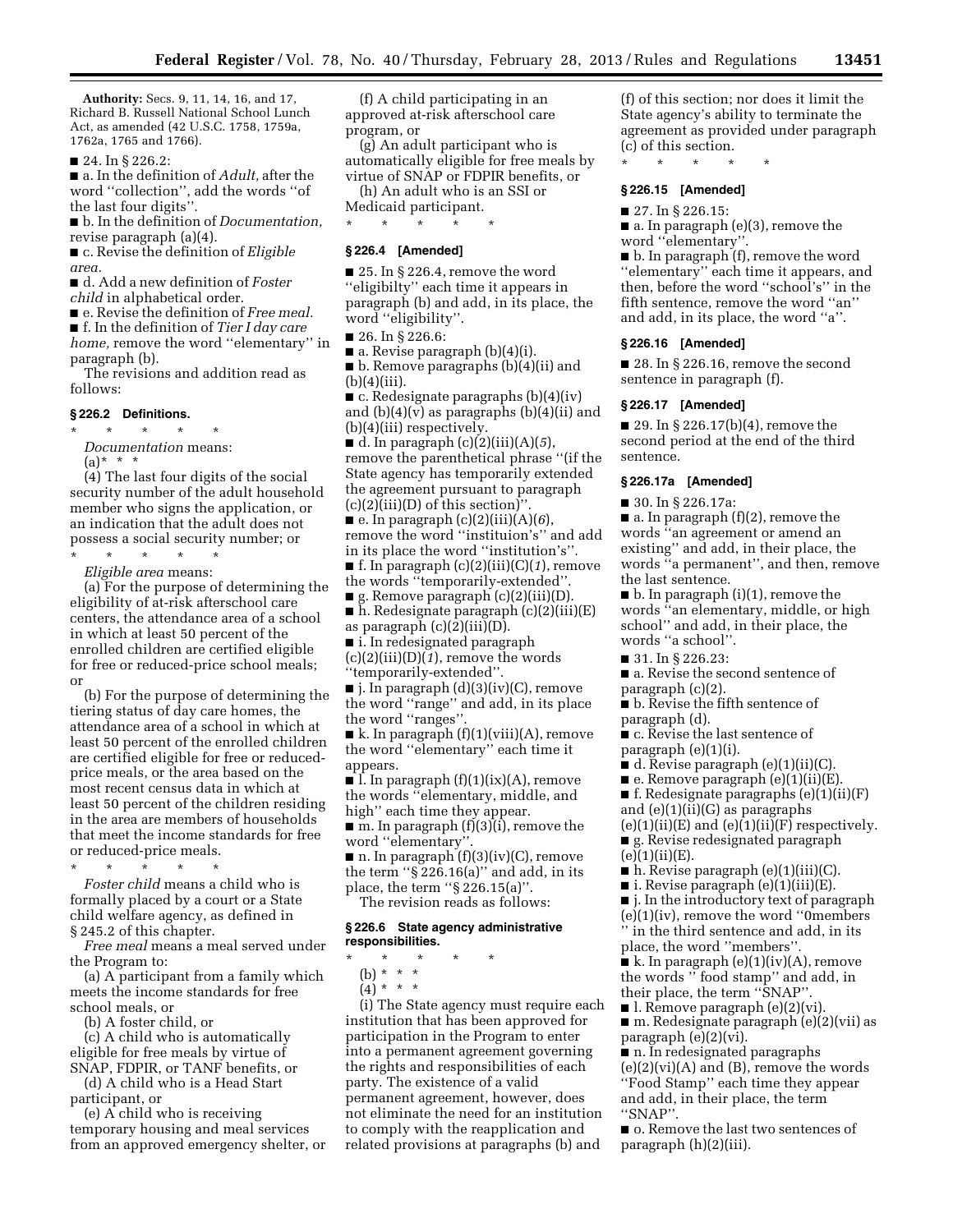■ p. Remove paragraphs (h)(2)(iii)(A) through  $(h)(2)(iii)(E)$ .

 $\blacksquare$  q. In paragraph  $(h)(2)(v)(A)$ , remove the words ''Food Stamp'' each time they appear and add, in their place, the term ''SNAP''.

 $\blacksquare$  r. In paragraphs (k)(1) and (k)(2),

remove the term ''Privacy Act notice/''. The revisions read as follows:

#### **§ 226.23 Free and reduced-price meals.**

\* \* \* \* \* (c) \* \* \*

 $(2)$  \* \* \* These methods will ensure that applications are accepted from households on behalf of a foster child and children who receive SNAP, FDPIR, or TANF assistance, or for adult participants who receive SNAP, FDPIR, SSI, or Medicaid assistance;

 $\star$   $\qquad$   $\star$   $\qquad$   $\star$   $\qquad$   $\star$ 

(d) \* \* \* The release issued by child care institutions shall also announce that a foster child, or a child who is a member of a household receiving SNAP, FDPIR, or TANF assistance, or a Head Start participant is automatically eligible to receive free meal benefits. \* \* \*

- (e) \* \* \*
- $(1) * * * *$

 $(i) * * *$  Furthermore, such forms and materials distributed by child care institutions shall state that a foster child is automatically eligible to receive free Program meal benefits, and a child who is a Head Start participant is automatically eligible to receive free Program meal benefits, subject to submission by Head Start officials of a Head Start statement of income eligibility or income eligibility documentation.

 $(ii) * * * *$ 

(C) The last four digits of the social security number of the adult household member who signs the application, or an indication that the adult does not possess a social security number. \* \* \* \* \*

(E) A statement which includes substantially the following information:

(*1*) ''The Richard B. Russell National School Lunch Act requires the information on this application. You do not have to give the information, but if you do not, we cannot approve the participant for free or reduced-price meals. You must include the last four digits of the Social Security Number of the adult household member who signs the application. The last four digits of the Social Security Number are not required when you apply on behalf of a foster child or you list a Supplemental Nutrition Assistance Program (SNAP), Temporary Assistance for Needy Families (TANF) Program or Food

Distribution Program on Indian Reservations (FDPIR) case number for the participant or other (FDPIR) identifier or when you indicate that the adult household member signing the application does not have a Social Security Number. We will use your information to determine if the participant is eligible for free or reduced-price meals, and for administration and enforcement of the Program.''

(*2*) When either the State agency or the child care institution plans to use or disclose children's eligibility information for non-program purposes, additional information, as specified in paragraph (k) of this section, must be added to this statement; and

- \* \* \* \* \*
	- $(iii) * * * *$

(C) The last four digits of the social security number of the adult household member who signs the application, or an indication that the adult does not possess a social security number.

\* \* \* \* \* (E) A statement which includes substantially the following information: ''The Richard B. Russell National School Lunch Act requires the information on this meal benefit form. You do not have to give the information, but if you do not, we cannot approve the participant for free or reduced-price meals. You must include the last four digits of the social security number of all adult household members, including the adult day care participant. The last four digits of the social security number are not required when you list a Supplemental Nutrition Assistance Program (SNAP), Food Distribution Program on Indian Reservations (FDPIR) or other FDPIR identifier, SSI or Medicaid case number for the participant receiving meal benefits or when you indicate that the adult household member signing the application does not have a social security number. We will use your information to determine if the participant is eligible for free or reduced-price meals, and for administration and enforcement of the CACFP;'' and

\* \* \* \* \*

# **PART 245—DETERMINING ELIGIBILITY FOR FREE AND REDUCED-PRICE MEALS AND FREE MILK IN SCHOOLS**

■ 31. The authority citation for part 245 continues to read as follows:

**Authority:** 42 U.S.C. 1751–1760, 1779.

■ 32. In § 245.2:

■ a. In the definitions of *Categorically eligible* and *Direct certification,* add the words ''*Foster child,* a'' before the word ''*Homeless''.* 

■ b. In the definition of *Documentation,*  revise paragraphs (1)(i) and (2)(ii) and the first and third sentences of paragraph (2)(iv).

■ c. Add a new definition of *Foster child*  in alphabetical order.

The addition and revisions read as follows:

## **§ 245.2 Definitions.**

\* \* \* \* \* *Documentation* means:

 $(1) * * * *$ 

(i) For households applying on the basis of income and household size, names of all household members; income received by each household member, identified by source of the income (such as earnings, wages, welfare, pensions, support payments, unemployment compensation, and social security and other cash income); the signature of an adult household member; and the last four digits of the social security number of the adult household member who signs the application or an indication that the adult does not possess a social security number; or

\* \* \* \* \*  $(2) * * * *$ 

(ii) A letter or other document provided to the household by the agency administering *FDPIR* or the *TANF* program, as defined in this section or by the court, entity, or official authorized to administer an eligible program for a *Foster child,* a *Homeless child,* a *Migrant child,* a *Head Start child,* or a *Runaway child* as defined in this section.

\* \* \* \* \* (iv) Information obtained from an official responsible for determining if a child is a *Foster child,* a *Homeless child,*  a *Migrant child,* a *Head Start child,* or a *Runaway child,* as defined in the section. \* \* \* Documentation may also be a list of children, a computer match, or a court document that includes this information.

\* \* \* \* \* *Foster child* means a child who is formally placed by a court or an agency that administers a State plan under parts B or E of title IV of the Social Security Act (42 U.S.C. 621 et seq.). It does not include a child in an informal arrangement that may exist outside of State or court based systems. \* \* \* \* \*

■ 33. In § 245.5:

■ a. Remove paragraph (a)(1)(viii). ■ b. Redesignate paragraphs (a)(1)(ix) through (a)(1)(xii) as paragraphs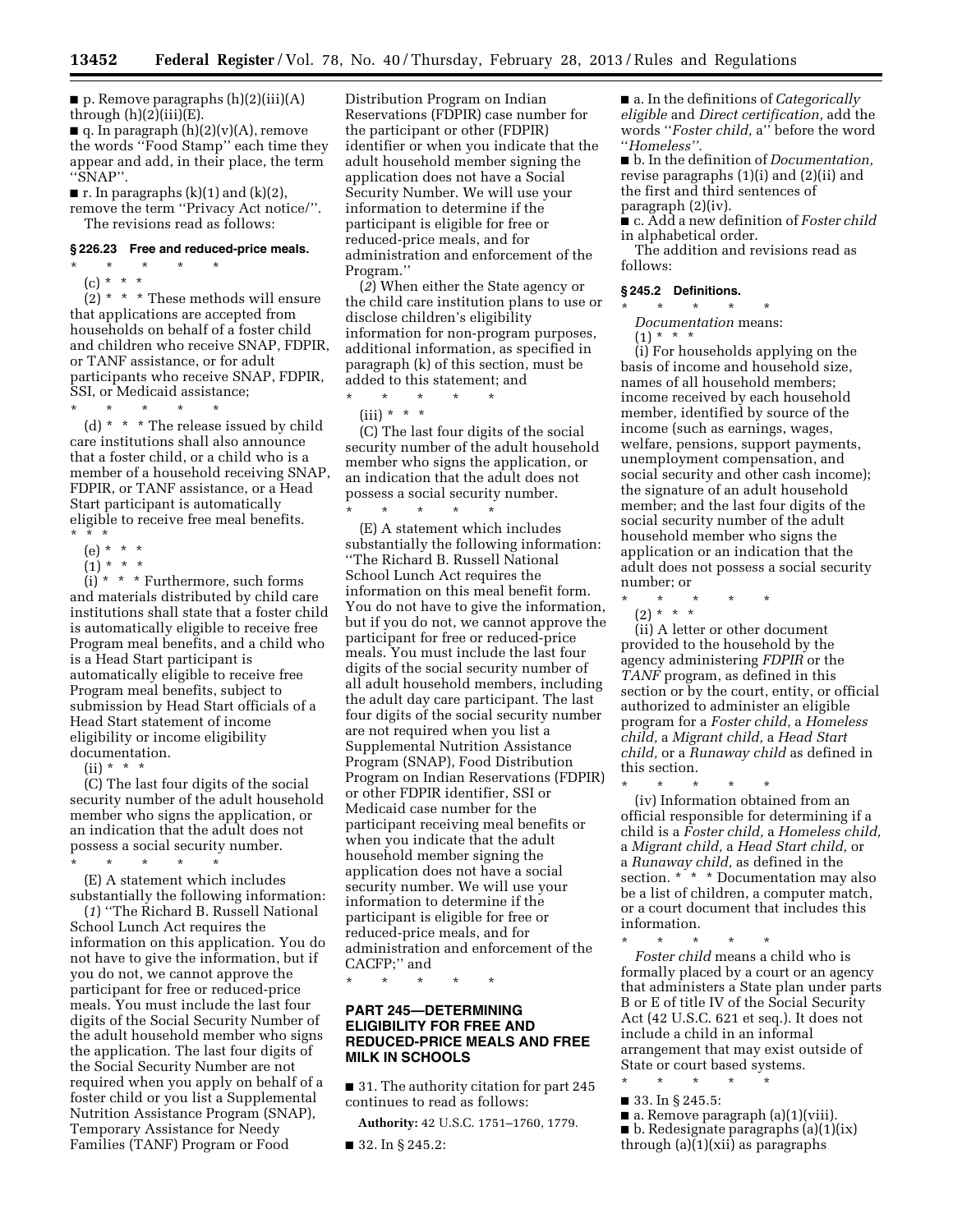$(a)(1)(viii)$  through  $(a)(1)(xi)$ respectively.

■ c. In redesignated paragraph (a)(1)(viii), remove ''and'' from the end of the sentence.

 $\blacksquare$  d. In redesignated paragraph (a)(1)(ix), remove the period and add, in its place, a semicolon.

■ e. Revise redesignated paragraph  $(a)(1)(ix)$ .

The revision reads as follows:

## **§ 245.5 Public announcement of the eligibility criteria.**

- $(a) * * * *$
- $(1) * * * *$

(ix) An explanation that Head Start enrollees and foster, homeless, migrant, and runaway children, as defined in § 245.2, are categorically eligible for free meals and free milk and their families should contact the school for more information;

- \* \* \* \* \*
- 34. In § 245.6:

■ a. Remove the last sentence in paragraph (a)(1).

■ b. In paragraph (a)(6), in the second sentence, after the words ''In addition,'' add the words ''the last four digits of''.  $\blacksquare$  c. Revise paragraph (a)(8).

■ d. In paragraph (b)(2), remove the words ''*Migrant child, a homeless''* and add, in their place, the words ''*Foster child,* a *Homeless child,* a *Migrant''.* 

■ e. In paragraph (b)(4), remove the words ''homeless, migrant,'' and add, in their place the words ''foster, homeless, migrant, or''.

■ f. Revise paragraph (b)(5)(iii).

■ g. In paragraph (b)(6)(ii), add a new sentence at the beginning of the paragraph.

 $\blacksquare$  h. Revise paragraph (b)(8).

■ i. In the heading of paragraph (c)(5)(ii), remove the words ''Homeless, migrant,'' and add in their place the words ''Foster, homeless, migrant, and''.  $\blacksquare$  j. In paragraphs (h)(1) and (h)(2),

remove the term ''Privacy Act notice/''. The revisions and addition read as follows:

## **§ 245.6 Application, eligibility and certification of children for free and reduced-price meals and free milk.**

 $(a) * * * *$ 

(8) *Required statements for the application.* (i) The application and descriptive materials must include substantially the following statements:

(A) ''The Richard B. Russell National School Lunch Act requires the information on this application. You do not have to give the information, but if you do not, we cannot approve your child for free or reduced-price meals. You must include the last four digits of the social security number of the adult

household member who signs the application. The last four digits of the social security number are not required when you list a Supplemental Nutrition Assistance Program (SNAP), Temporary Assistance for Needy Families (TANF) Program or Food Distribution Program on Indian Reservations (FDPIR) case number or other FDPIR identifier for your child or when you indicate that the adult household member signing the application does not have a social security number. We will use your information to determine if your child is eligible for free or reduced-price meals, and for administration and enforcement of the lunch and breakfast programs. We MAY share your eligibility information with education, health, and nutrition programs to help them evaluate, fund, or determine benefits for their programs, auditors for program reviews, and law enforcement officials to help them look into violations of program rules.''

(B) ''Foster, migrant, homeless, and runaway children, and children enrolled in a Head Start program are categorically eligible for free meals and free milk. If you are completing an application for these children, contact the school for more information.''

(ii) When either the State agency or the local educational agency plans to use or disclose children's eligibility information for non-program purposes, additional information, as specified in paragraph (h) of this section, must be added to this statement. State agencies and local educational agencies are responsible for drafting the appropriate statement.

- \* \* \* \* \*
	- (b) \* \* \*
	- (5) \* \* \*

(iii) Individual notices from officials of eligible programs for a *Foster child,*  a *Homeless child,* a *Migrant child,* a *Runaway child,* or a *Head Start child,* as defined in § 245.2, may continue to be used. These notices are provided to school officials who must certify these children as eligible for free meals or free milk, as applicable, without further application, upon receipt of such notice.  $(6) * * * *$ 

(ii) For a *Foster child,* as defined in § 245.2, an official document indicating the status of the child as a foster child from an appropriate State or local agency or a court where the foster child received placement may provide appropriate documentation. \* \* \*

\* \* \* \* \* (8) *Foster, Homeless, Migrant, Runaway, or Head Start Children.* To be categorically eligible as a Foster child, a Homeless child, a Migrant child, a Runaway child, or a Head Start child,

the child's individual eligibility or participation for these programs shall be established. Categorical eligibility based on these programs shall not be extended to other children in the household.

- \* \* \* \* \*
- 35. In § 245.6a:

■ a. Revise paragraph (a)(7)(iii). ■ b. In paragraph (c)(2), revise the third sentence.

 $\blacksquare$  c. Revise paragraph (f)(1).

■ d. In paragraph (f)(3), remove the words ''Food Stamp'' and ''Food Stamp Program'' wherever they appear, and add, in their place, the term ''SNAP''. The revisions read as follows:

# **§ 245.6a Verification requirements.**

 $(a) * *$ 

(7) \* \* \* (iii) Agency records to which the State agency or local educational agency may have access are not considered collateral contacts. Information concerning income, household size, or SNAP, FDPIR, or TANF eligibility, maintained by other government agencies to which the State agency, the local educational agency, or school can legally gain access, may be used to confirm a household's income, size, or receipt of benefits. Information may also be obtained from individuals or agencies serving foster, homeless, migrant, or runaway children, as defined in § 245.2. Agency records may be used for verification conducted after the household has been notified of its selection for verification or for the direct verification procedures in paragraph (g) of this section.

- \* \* \* \* \*
	- $(c) * * * *$

 $(2)$  \* \* \* Verification of eligibility is not required of households if all children in the household are determined eligible based on documentation provided by the State or local agency responsible for the administration of the SNAP, FDPIR or TANF or if all children in the household are determined to be foster, homeless, migrant, or runaway, as defined in  $§245.2.*$  \* \*

\* \* \* \* \*

*(f) Verification procedures and assistance for households*—(1) *Notification of selection.* Other than households verified through the direct verification process in paragraph (g) of this section, households selected for verification must be notified in writing that their applications were selected for verification. The written statement must include a telephone number for assistance as required in paragraph (f)(5) of this section. Any communications with households concerning verification